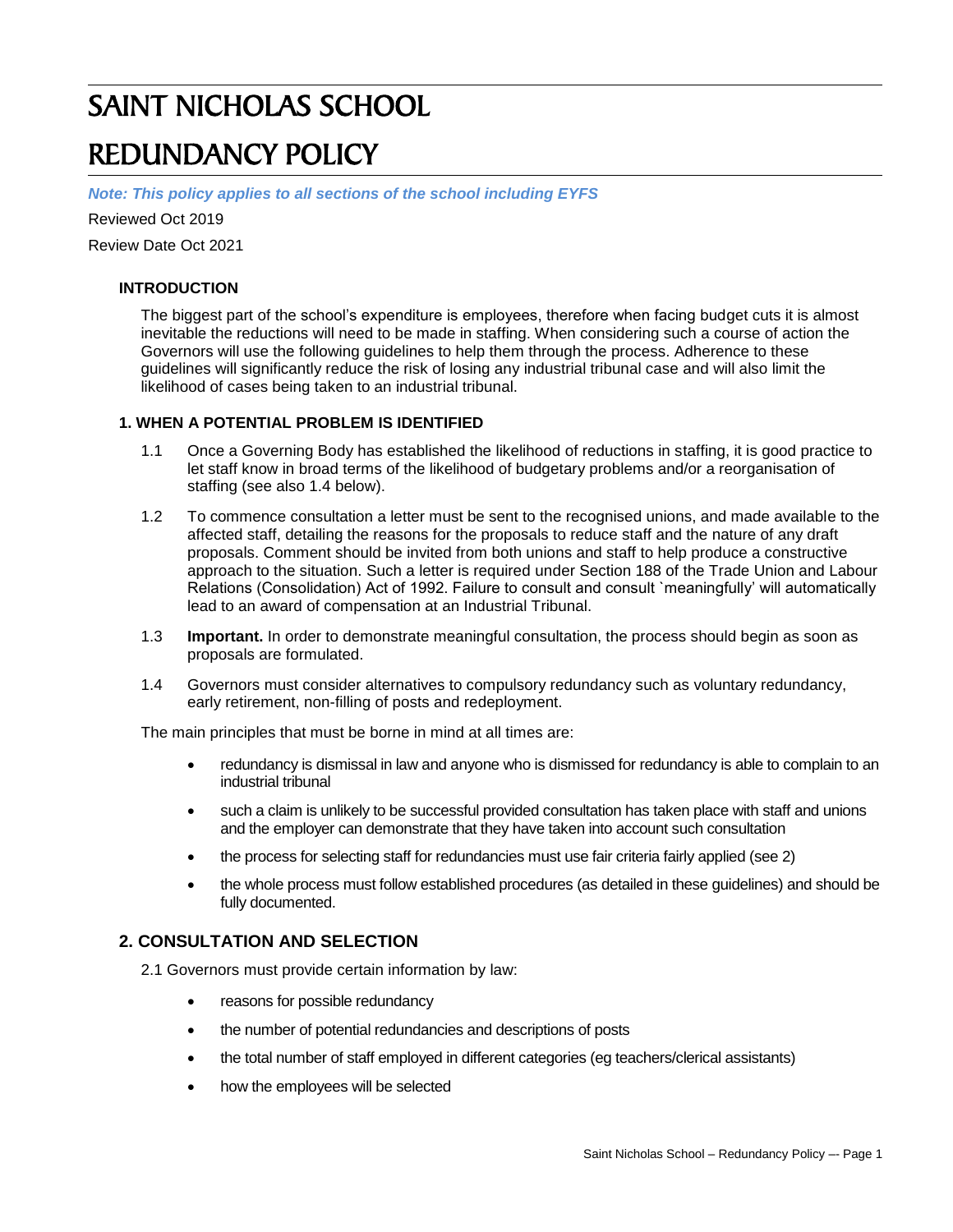- when the redundancies will take place
- how redundancy pay is calculated

This minimum amount of information must be provided as part of the S188 letter (see 1.4 above), but as much information can be provided as governors wish. The more open, as a guide, the better.

- 2.2 When considering selection for redundancy a fundamental basis for this is that the ongoing needs and requirements of the school are of primary consideration. However, criteria for selection must be fair and must not take into account any gender or race related reasons or they will automatically be unfair.
- 2.3 The draft proposals, if any, established by the governors' first panel may identify specific posts as a result of, say, a management reorganisation and/or use a range of criteria spread across the affected groups of staff. The criteria must be reasonable and objective eg:

Criteria used could include –

- last in, first out
- non renewal of temporary or fixed term contacts, NB still a dismissal in law
- curriculum match (skills audit) this requires accurate information about INSET etc
- cost of teacher

Other criteria can also be used and although legal, are more subjective

- contribution to broader `life of the school'
- disciplinary record
- attendance record (not including maternity/paternity)

Governors need to consult over draft criteria and establish a scoring formula for the criteria. Therefore unless the proposals for staffing reduction are self-selecting, it is recommended three or four criteria are used and weighted according to importance. It is also possible to give "plus points" to certain staff (eg postholders who may be expensive but are difficult to replace skills). Although it may be clear fairly quickly who the draft criteria has identified, this should not take place formally until consultation has taken place.

2.4 When a person has been identified as `at risk' either through the application of the selection criteria or because a specific job has been identified they should be informed in as sympathetic and humane way as possible.

They should be notified in writing as being `at risk' of redundancy and be informed of their rights to representation and their rights of appeal. Rights of representation are to a panel of governors and enables an individual to present a case against their selection.

#### **3. REPRESENTATION MEETING**

- 3.1 At least seven days written notice of a meeting must be provided and an individual must be informed of their rights to be accompanied by a friend or trade union representative.
- 3.2 Realistically unless there can be demonstrated to be a legal or procedural error in the process, it is unlikely the panel of governors will overturn the decision. The simple fact that the person does not like the outcome is not a good reason to overturn a decision.
- 3.3 The Head can act as adviser to the panel. Provided all processes and procedures have been fairly applied, it is most likely that most cases will end at this stage.
- 3.4 The panel should confirm to the individual in writing the decisions of the panel and inform them of the right of appeal to a second panel. It is recommended notes of the proceedings of the panel are kept.